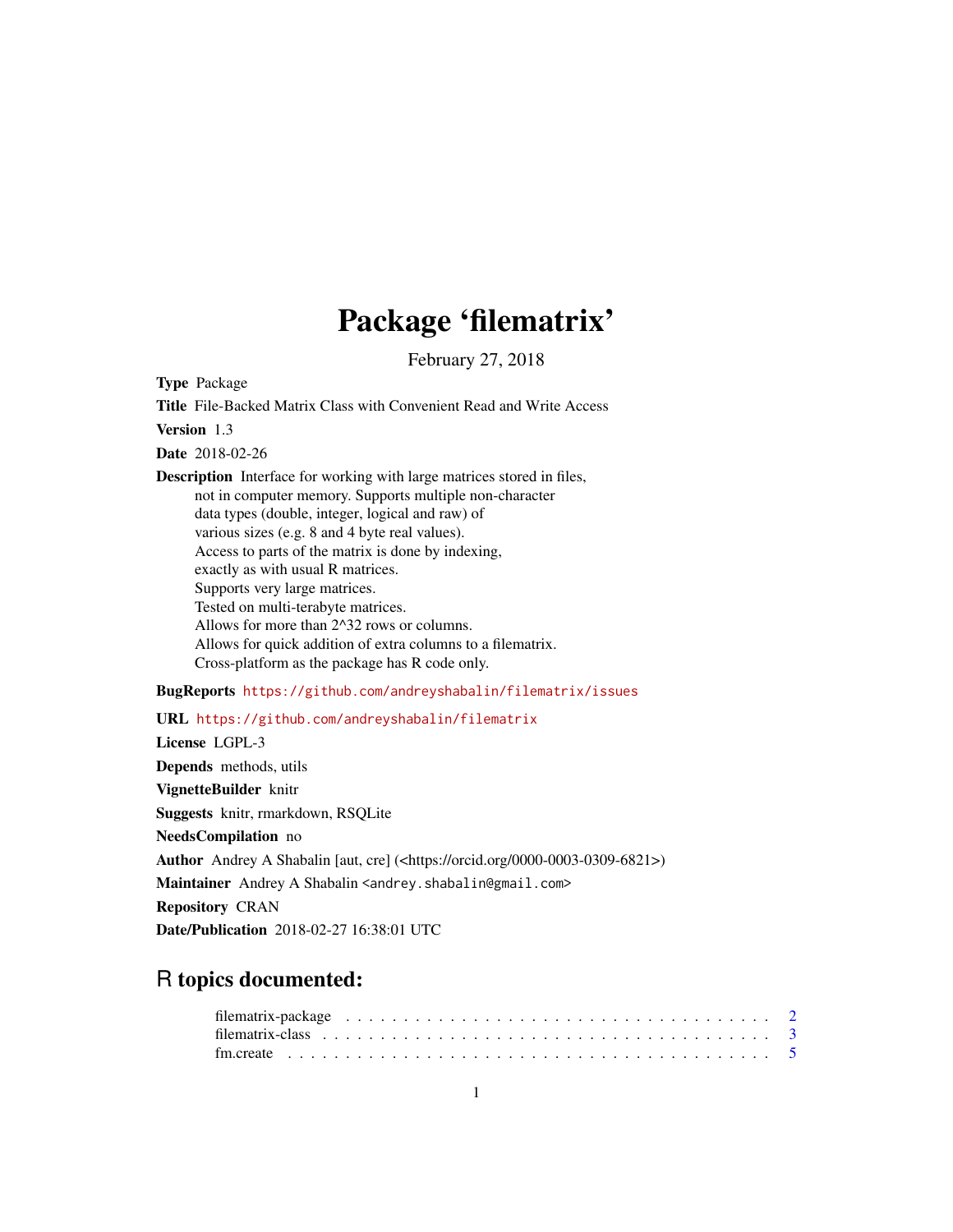<span id="page-1-0"></span>filematrix-package *File-backed numeric matrix.*

#### **Description**

File-Backed Matrix Class with Convenient Read and Write Access

#### Details

Interface for working with large matrices stored in files, not in computer memory. Supports multiple non-character data types (double, integer, logical and raw) of various sizes (e.g. 8 and 4 byte real values). Access to parts of the matrix is done by indexing (e.g. fm[,1]), exactly as with usual R matrices. Supports very large matrices. Tested on multi-terabyte matrices. Allows for more than 2^32 rows or columns. Allows for quick addition of extra columns to a filematrix. Cross-platform as the package has R code only.

A new file.matrix object can be created with [fm.create](#page-4-1) and [fm.create.from.matrix](#page-4-2). Existing file.matrix files can be opened with [fm.open](#page-4-2).

Once a file.matrix is created or opened it can be accessed as a regular [matrix](#page-0-0) object in R. All changes to file.matrix object are written to the data files without extra buffering.

#### Note

Due to lack of 64 bit integer data type in R, the package uses double values for calculation of indices. The precision of double data type is sufficient for indexing matrices up to 8,192 terabytes in size.

#### Author(s)

Andrey A Shabalin <andrey.shabalin@gmail.com>

#### See Also

See [fm.create](#page-4-1) and [filematrix](#page-2-1) for reference.

Run browseVignettes("filematrix") for the list of vignettes.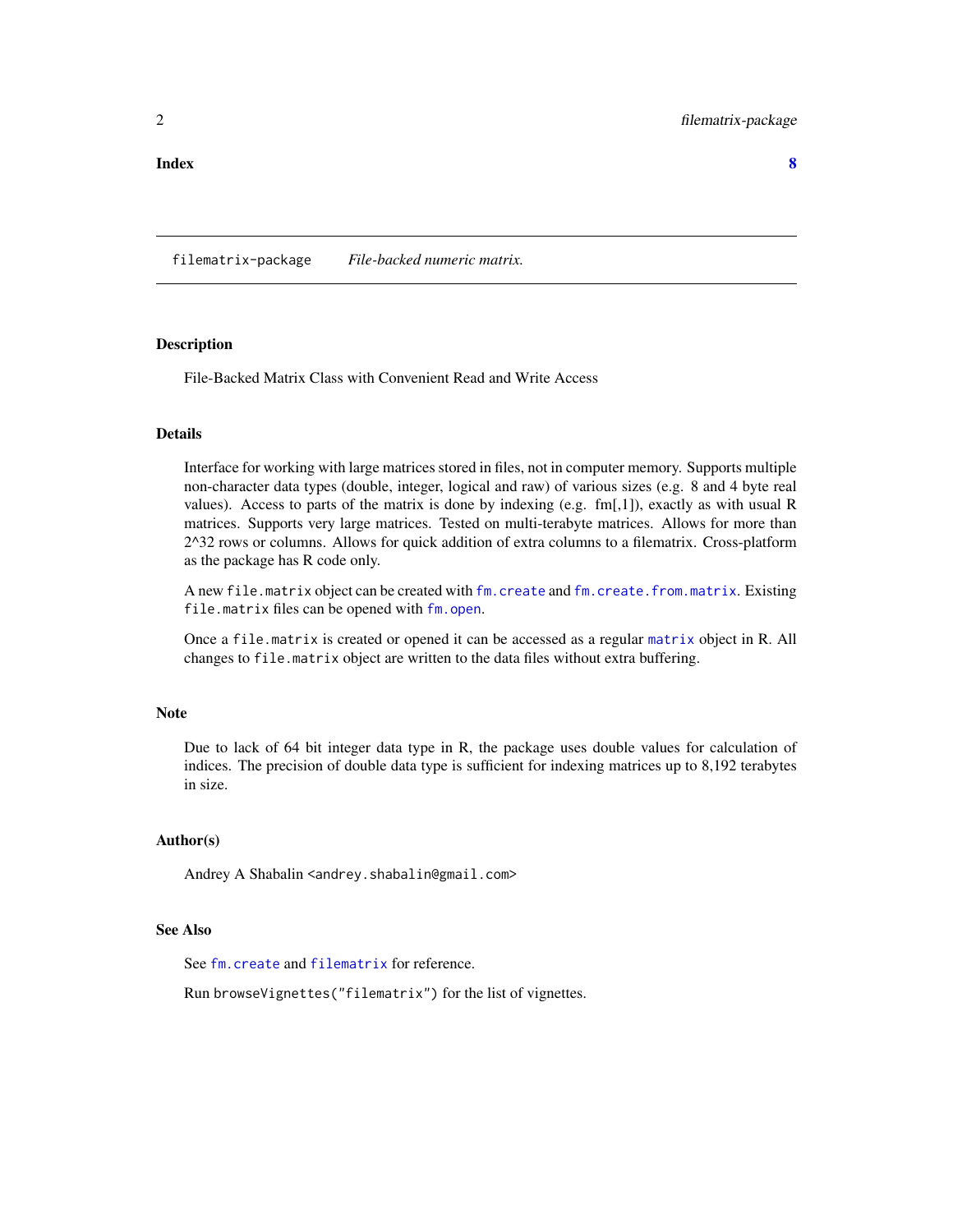<span id="page-2-1"></span><span id="page-2-0"></span>

#### Description

filematrix is a class for working with very large matrices stored in files, not held in computer memory. It is intended as a simple, efficient solution to handling big numeric data (i.e., datasets larger than memory capacity) in R.

A new filematrix can be created with [fm.create](#page-4-1). It can be created from an existing R matrix with [fm.create.from.matrix](#page-4-2). A text file with a matrix can be scanned and converted into a filematrix with [fm.create.from.text.file](#page-4-2). An existing filematrix can be opened for read/write access with [fm.open](#page-4-2) or loaded fully in memory with [fm.load](#page-4-2).

A filematrix can be handled as an ordinary matrix in R.

It can be read from and written to via usual indexing with possible omission of indices. For example: fm[1:3,2:4] and fm[,2:4].

The values can also be accessed as a vector with single indexing.

For example:  $fm[3:7]$  and  $fm[4:7] = 1:4$ .

A whole filematrix can be read memory as an ordinary R matrix with as matrix function or empty indexing fm[].

The dimensions of filematrix can be obtained via dim, nrow and ncol functions and modified with dim function.

For example:  $dim(fm)$  and  $dim(fm) = c(10,100)$ .

The number of elements in filematrix is returned by length function.

A filematrix can have row and column names. They can be accessed using the standard functions rownames, colnames, and dimnames.

A filematrix can be closed after use with close command. Note, however, that there is no risk of losing modifications to a filematrix if an object is not closed, as all changes are written to disk without delay.

#### Usage

```
## S3 method for class 'filematrix'
x[i,j]
## S3 replacement method for class 'filematrix'
x[i,j] < - value
## S4 method for signature 'filematrix'
as.matrix(x)
## S4 method for signature 'filematrix'
dim(x)
## S4 replacement method for signature 'filematrix'
dim(x) <- value
```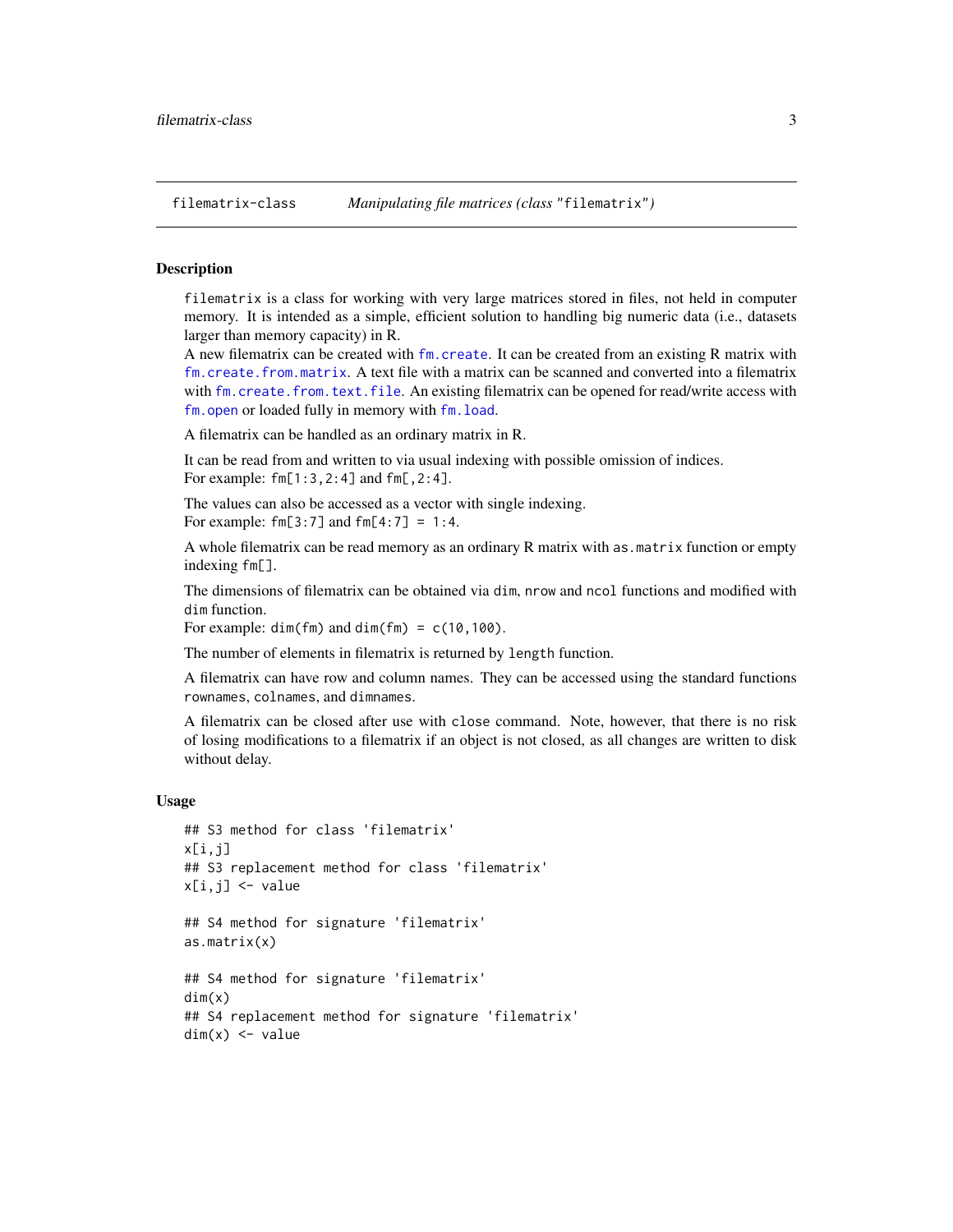#### 4 filematrix-class

```
## S4 method for signature 'filematrix'
length(x)
## S4 method for signature 'filematrix'
rownames(x)
## S4 replacement method for signature 'filematrix'
rownames(x) <- value
## S4 method for signature 'filematrix'
colnames(x)
## S4 replacement method for signature 'filematrix'
colnames(x) <- value
## S4 method for signature 'filematrix'
dimnames(x)
## S4 replacement method for signature 'filematrix'
dimnames(x) <- value
```
#### Arguments

|       | A filematrix object (filematrix).                             |
|-------|---------------------------------------------------------------|
| i,j   | Row/column indices specifying elements to extract or replace. |
| value | A new value to replace the indexed element(s).                |

#### Value

length function returns the number of elements in the filematrix.

Functions colnames, rownames, and dimnames return the same values as their counterparts for the regular R matrices.

#### Methods

isOpen Returns TRUE is the filematrix is open.

- readAll(): Return the whole matrix. Same as fm[] or as.matrix(fm)
- writeAll(value): Fill in the whole matrix. Same as  $fm[] = value$
- readSubCol(i, j, num): Read num values in column j starting with row i. Same as  $fm[i:(i+num-1), j]$
- writeSubCol(i, j, value): Write values in the column j starting with row i. Same as  $fm[i:(i+length(value)-1), j] = value$
- readCols(start, num): Read num columns starting with column start. Same as fm[, start:(start+num-1)]
- writeCols(start, value): Write columns starting with column start. Same as fm[, start:(start+ncol(value)-1)] = value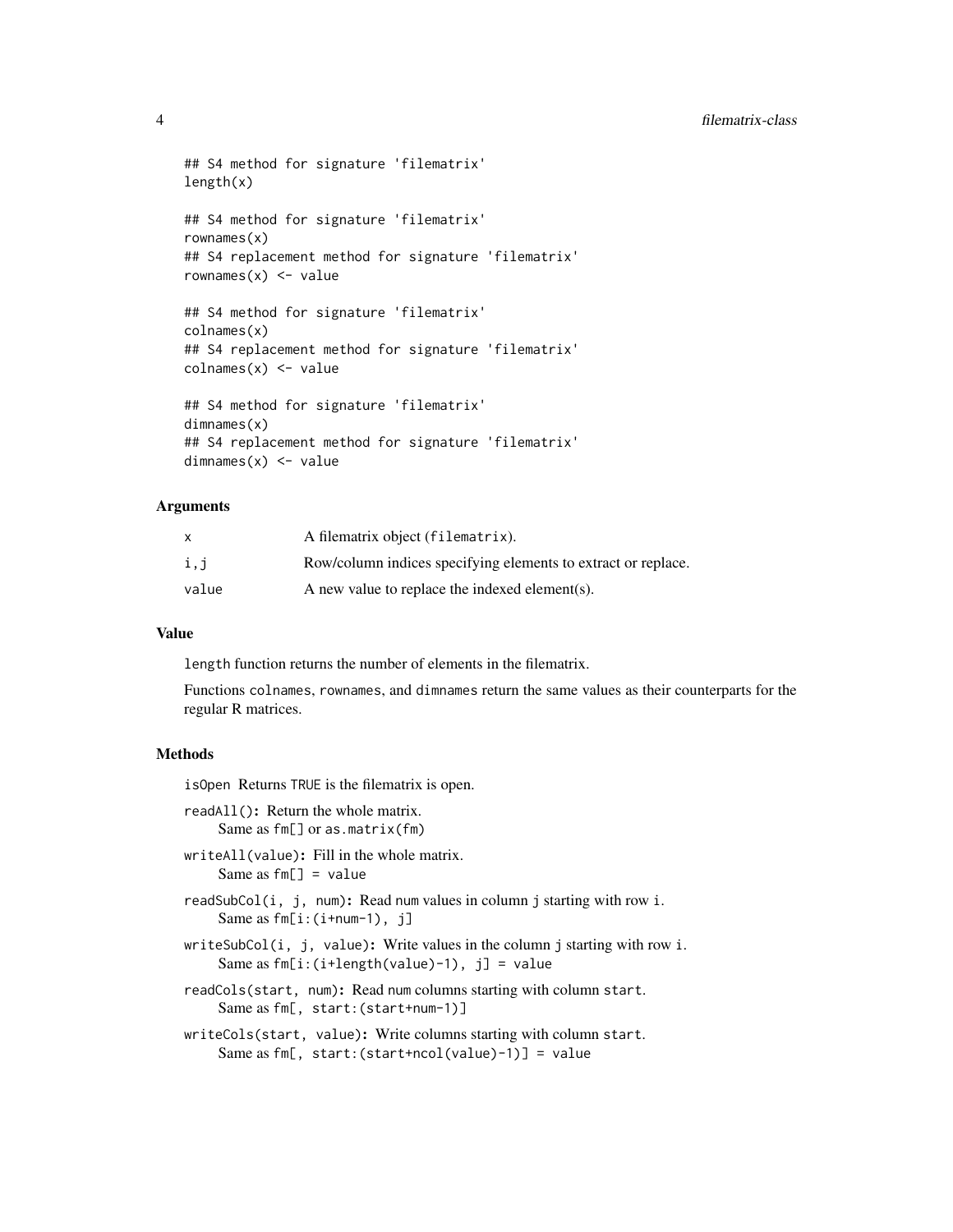#### <span id="page-4-0"></span>fm.create 5

- readSeq(start, len): Read len values from the matrix starting with start-th value. Same as fm[start:(start+len-1)]
- writeSeq(start, value): Write values in the matrix starting with start-th value. Same as fm[start:(start+length(value)-1)] = value

appendColumns(mat) Increases filematrix by adding columns to the right side of the matrix. Matrix mat must have the same number of rows. Same as  $fm = \text{cbind}(fm, \text{mat})$  for ordinary matrices.

#### Author(s)

Andrey A Shabalin <andrey.shabalin@gmail.com>

#### See Also

For function creating and opening file matrices see [fm.create](#page-4-1).

Run browseVignettes("filematrix") for the list of vignettes.

<span id="page-4-1"></span>fm.create *Functions to Create a New, or Open an Existing Filematrix*

#### <span id="page-4-2"></span>Description

Create a new or open existing [filematrix](#page-2-1) object.

fm.create creates a new filematrix. If a filematrix with this name exists, it is overwritten (destroyed).

fm.create.from.matrix creates a new filematrix copy of an existing R matrix.

fm.open opens an existing filematrix for read/write access.

fm.load loads entire existing filematrix into memory as an ordinary R matrix.

fm.create.from.text.file reads a matrix from a text file into a new filematrix. The rows in the text file become columns in the filematrix. The transposition happens because the text files stores data by rows and filematrices store data by columns.

#### Usage

```
fm.create(
    filenamebase,
    nrow = 0,ncol = 1,
    type = "double",
    size = NULL,
    lockfile = NULL)
fm.create.from.matrix(
    filenamebase,
    mat,
```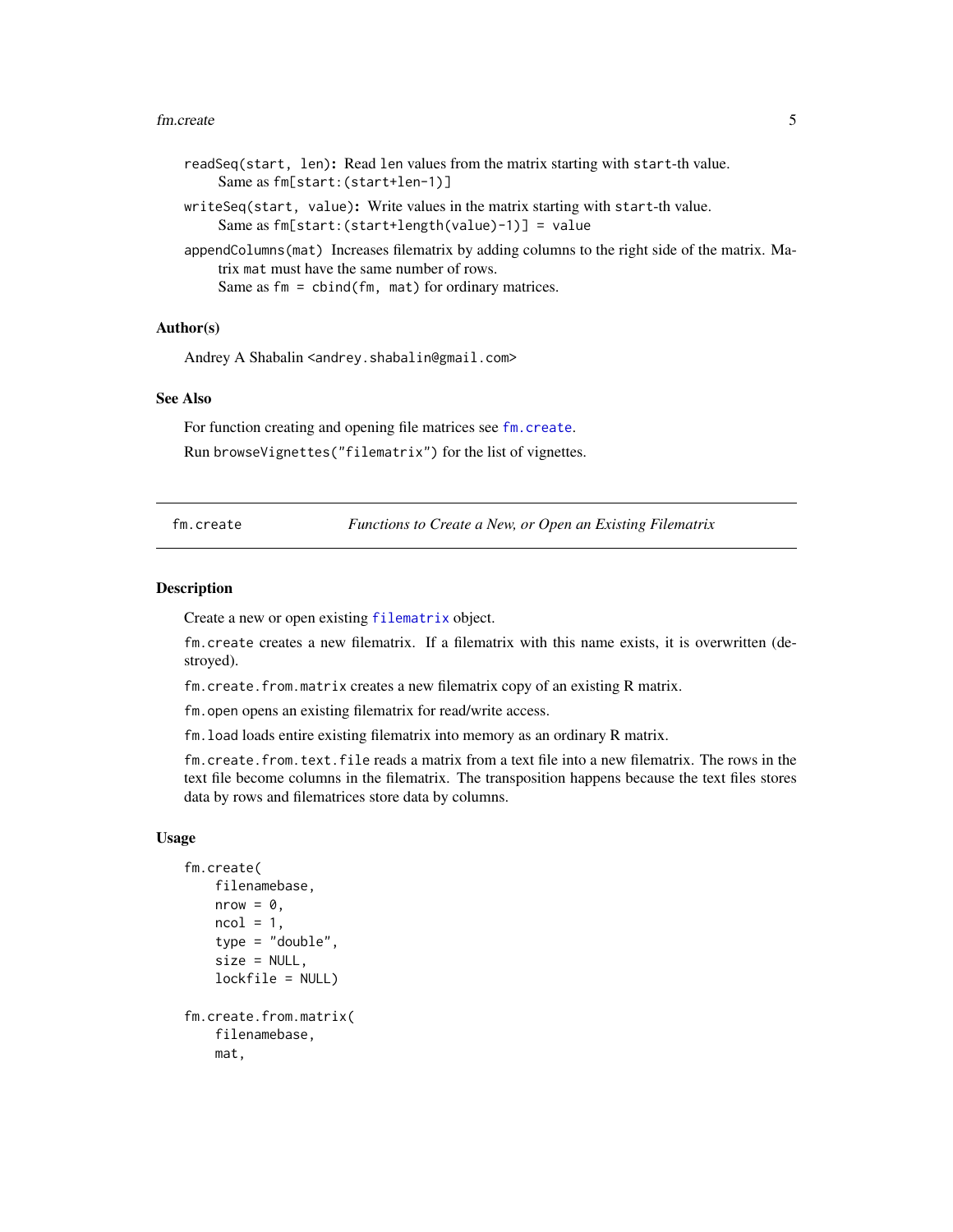6 fm.create

```
size = NULL,
   lockfile = NULL)
fm.open(
   filenamebase,
   readonly = FALSE,
   lockfile = NULL)
fm.load(filenamebase, lockfile = NULL)
fm.create.from.text.file(
   textfilename,
   filenamebase,
   skipRows = 1,
   skipColumns = 1,
   sliceSize = 1000,
   omitCharacters = "NA",
   delimiter = "\iota.
   rowNamesColumn = 1,
   type = "double",size = NULL)
## S4 method for signature 'filematrix'
close(con)
```
closeAndDeleteFiles(con)

#### Arguments

| filenamebase | Name without extension for the files storing the filematrix.                                                              |  |  |  |  |  |  |  |  |  |  |
|--------------|---------------------------------------------------------------------------------------------------------------------------|--|--|--|--|--|--|--|--|--|--|
|              | The file <filenamebase>.bmat keeps the matrix values and <filenamebase>.desc.txt</filenamebase></filenamebase>            |  |  |  |  |  |  |  |  |  |  |
|              | stores the matrix dimensions, data type, and data type size. Names of rows and                                            |  |  |  |  |  |  |  |  |  |  |
|              | columns, if defined, are stored in <filenamebase>.nmsrow.txt and <filenamebase>.nmscol.txt.</filenamebase></filenamebase> |  |  |  |  |  |  |  |  |  |  |
| nrow         | Number of rows in the matrix. Values over 2^32 are supported.                                                             |  |  |  |  |  |  |  |  |  |  |
| ncol         | Number of columns in the matrix. Values over 2^32 are supported.                                                          |  |  |  |  |  |  |  |  |  |  |
| type         | The type of values stored in the matrix. Can be either "double", "integer",<br>"logical", or "raw".                       |  |  |  |  |  |  |  |  |  |  |
| size         | Size of each item of the matrix in bytes.                                                                                 |  |  |  |  |  |  |  |  |  |  |
|              | Default values are 8 for "double", 4 for "integer", and 1 for "logical" and<br>"raw".                                     |  |  |  |  |  |  |  |  |  |  |
|              | Do not change if not sure.                                                                                                |  |  |  |  |  |  |  |  |  |  |
| mat          | Regular R matrix, to be copied into a new filematrix.                                                                     |  |  |  |  |  |  |  |  |  |  |
| readonly     | If TRUE, the values in the opened filematrix cannot be changed.                                                           |  |  |  |  |  |  |  |  |  |  |
| textfilename | Name of the text file with matrix data, to be copied into a new filematrix.                                               |  |  |  |  |  |  |  |  |  |  |
| skipRows     | Number of rows with column names. The matrix values are expected after first<br>skipRows rows of the file. Can be zero.   |  |  |  |  |  |  |  |  |  |  |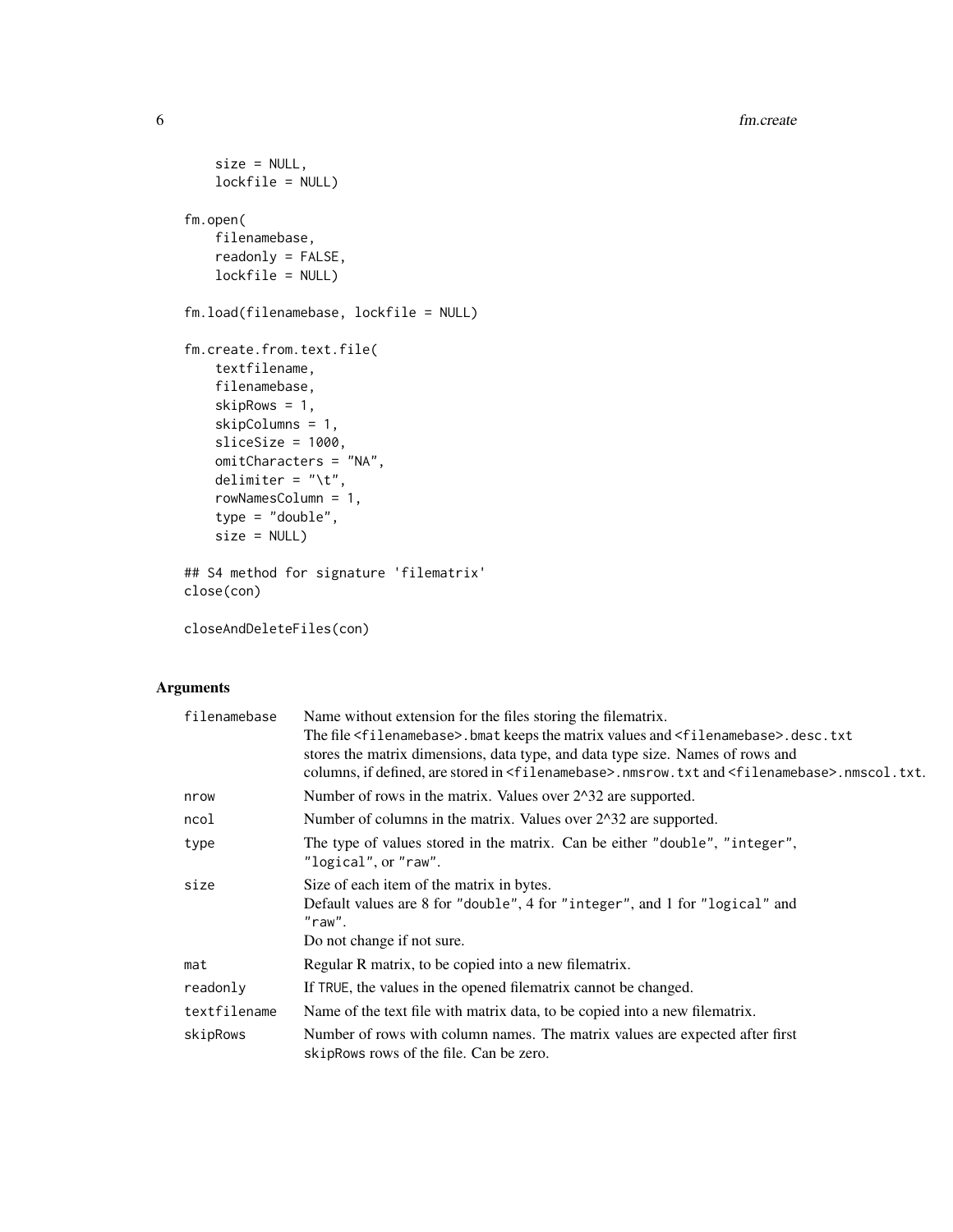#### <span id="page-6-0"></span>fm.create 7

| skipColumns | Number of columns before matrix values begin. Can be zero.                                                                                                                                                                       |
|-------------|----------------------------------------------------------------------------------------------------------------------------------------------------------------------------------------------------------------------------------|
| sliceSize   | The text file with matrix is read in chuncks of slice Size rows. This is a per-<br>formance tuning parameter, it does not affect the outcome.                                                                                    |
|             | omitCharacters The text string representing missing values. Default value is NA.                                                                                                                                                 |
| delimiter   | The delimiter separating values in the text matrix file.                                                                                                                                                                         |
|             | rowNamesColumn The row names are taken from the rowNamesColumn-th column of the text file.<br>By default, row names are extracted from the first column.                                                                         |
| con         | A filematrix object.                                                                                                                                                                                                             |
| lockfile    | Optional. Name of a lock file (file is overwritten). Used to avoid simultaneous<br>operations by multiple R instances accessing the same filematrix or different<br>filematrices on the same hard drive. Do not use if not sure. |

#### Details

Once created or opened, a filematrix object can be accessed as an ordinary matrix using both matrix fm[,] and vector fm[] indexing. The indices can be integer (no zeros) or logical vectors.

#### Value

Returns a [filematrix](#page-2-1) object. The object can be closed with close command or closed and deleted from disk with [closeAndDeleteFiles](#page-4-2) command.

#### Author(s)

Andrey A Shabalin <andrey.shabalin@gmail.com>

#### See Also

For more on the use of filematrices see [filematrix](#page-2-1).

Run browseVignettes("filematrix") for the list of vignettes.

#### Examples

```
# Create a 10x10 matrix
fm = fm.create(filenamebase=tempfile(), nrow=10, ncol=10)
# Change values in the top 3x3 corner
fm[1:3,1:3] = 1:9# View the values in the top 4x4 corner
fm[1:4,1:4]
# Close and delete the filematrix
closeAndDeleteFiles(fm)
```